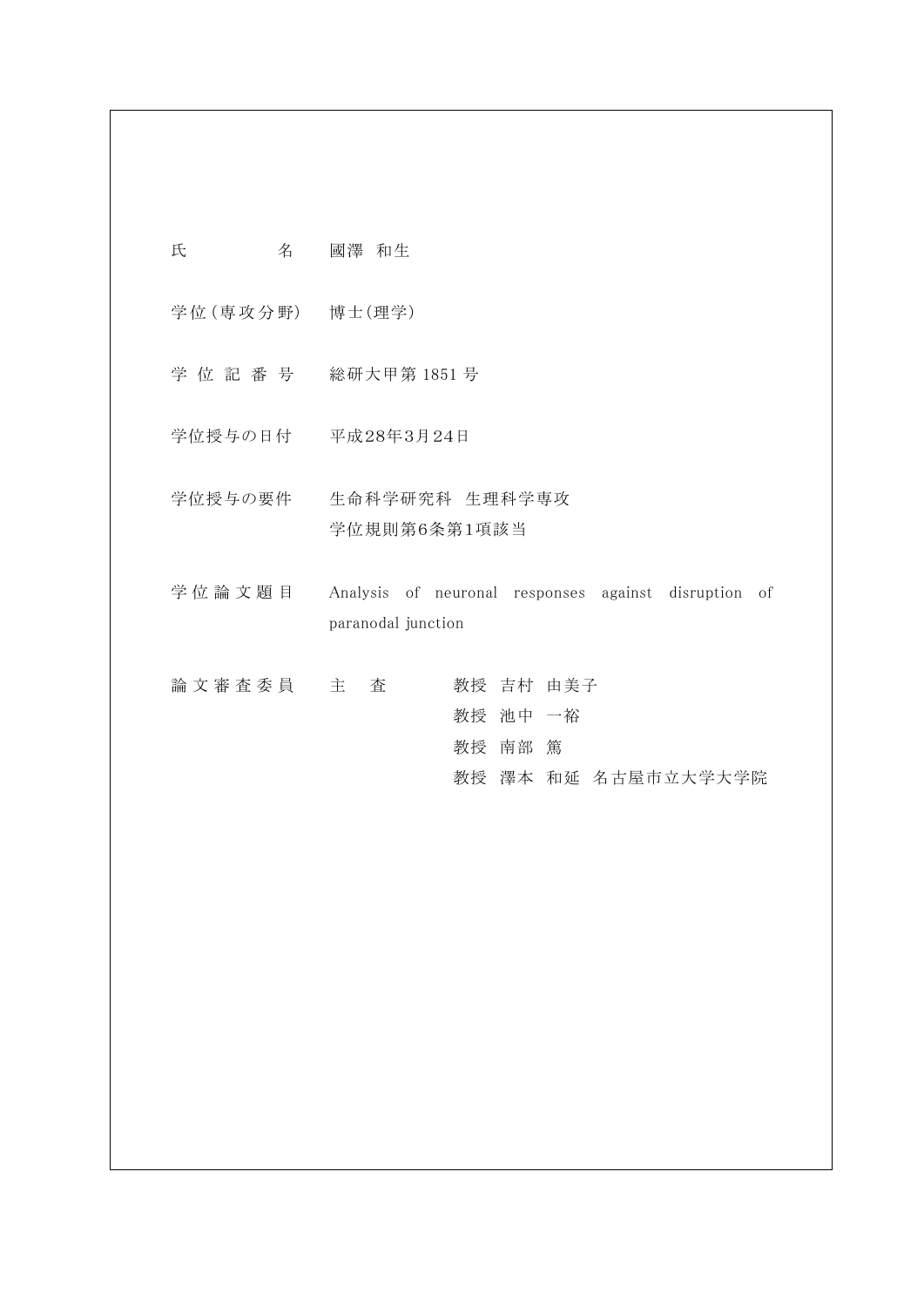## 論文内容の要旨

## Summary of thesis contents

 Oligodendrocytes are glial cells that myelinate neuronal axons in the central nervous system (CNS). Myelin insulates axons to increase conduction velocity of neuronal action potentials. Myelinating process induces a dynamic change in axonal membrane protein localization, and segregates the axonal surface into four distinct segments: the node of Ranvier, the paranode, the juxtaparanode, and the internode. The paranodal region is unique in its ultrastructural characteristics and specific axo-glial junction. These junctions are composed of three major paranodal proteins: 155-kD isoform of neurofascin (NF155) on the glial side, and Caspr and a GPI-anchored neural cell adhesion molecule contactin on the axonal side. Althou gh myelin internodes are thought to have crucial roles in cognition and motor functions, the role of paranodal junction in neuronal responses remains unclear.

 Previous magnetic resonance imaging (MRI) data showed that local and restricted structural changes within the white matter were observed in schizophrenia patient, suggesting that the focal abnormalities might influence brain function. I hypothesized that the local disruption of paranodal junctions eventually influences electrophysiological properties of entire system, such as motor system. Pyramidal tract, a major motor pathway, has long-range connections through two synapses towards the peripheral nervous system. Therefore, to determine whether site-directed loss of paranodal junctions affect the electrophysiological property of motor system, I injected adeno-associated virus type5 (AAV5) harboring EGFP-2A-Cre into the internal capsule of *NF155Flox/Flox* mice, which led to disruption of paranodal junctions in a focal region of pyramidal tract. I observed electromyogram and measured latency in response to electric stimulation of the motor cortex. Electrophysiological analysis showed that the latency was significantly delayed in *NF155Flox/Flox* mice injected with AAV5-EGFP-2A-Cre, compared to the control mice. These results demonstrate that the motor system outputs were affected by focal ablation of the paranodal junctions. This motor system contains two synaptic connections and thus my results suggest that site-directed loss of paranodal junctions in other white matter area can affect the electrophysiological properties of other systems as well.

 The disruption of oligodendroglial paranodal junctions may also affect neuronal gene expression. To address this issue, I took advantage of conditional abl ation of *NF155* in myelinating oligodendrocytes (*Plp-CreERT;NF155Flox/Flox* mouse). The mouse displays a gradual loss of paranodal junctions and a concomitant disorganization of axonal domains. To determine whether the expression of neuronal genes is altered in response to the loss of paranodal junctions, I prepared total RNA from *Plp-CreERT;NF155Flox/Flox* mice and performed microarray analysis. I found that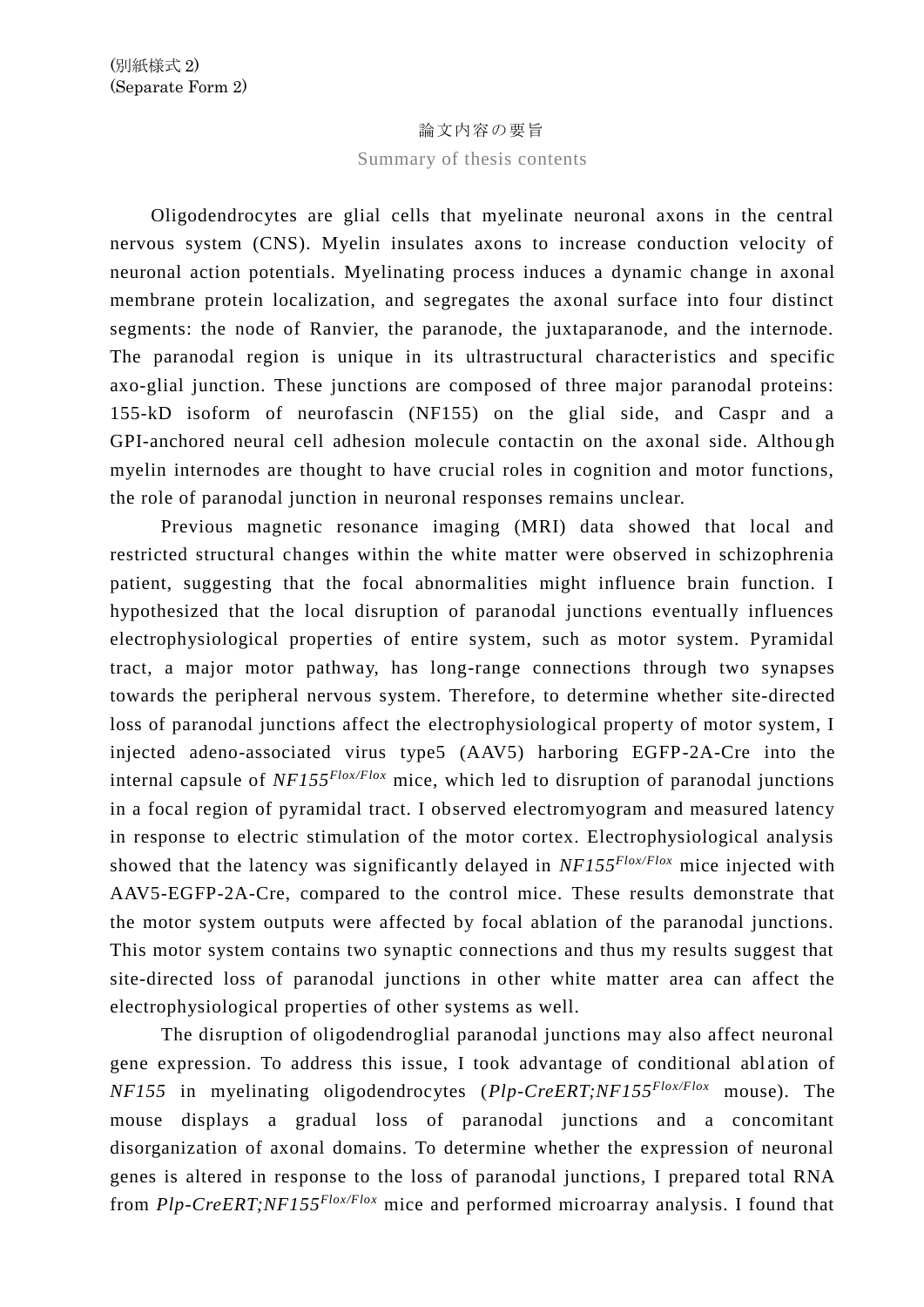expression level of various neuronal genes changed in response to the ablation of paranodal junctions. Among the identified genes, I focused on six genes that could influence neuronal function and survival. *Decorin* and *myosin heavy polypeptide 11* are survival factors for neurons, respectively. *Pituitary tumor-transforming gene 1* and *dopachrome tautomerase* are involved in tumor development, whereas *TELO2 interacting protein 2* is a regulator of DNA damage response, and *aquaporin 3* (*Aqp3*) functions to homeostatically maintain water molecule within the cell.

 I next examined whether expression levels of the above-mentioned genes were also changed in another mutant mouse line whose paranodes have never been formed. A cerebroside sulfotransferase (CST) enzyme synthesizes sulfatide, a major lipid component of the myelin sheath. *CST* mutant mice do not form paranodal junctions throughout their development. Interestingly, expression of these identified genes were significantly higher than that of control in *Plp-CreERT;NF155Flox/Flox* mice, but not in the *CST-KO* mice. These results suggest that some genes are sensitive to the paranodal disruption only after the junction was formed.

 Importantly, a previous study reported from our laboratory showed that the disruption of paranodal junctions led to abnormal behavior in the mouse related to schizophrenia. Copy number variant (CNV), a major source of genetic variation in the human genome, contributes to the identification of the susceptibility genes for schizophrenia. To further determine whether the genes identified by microarray analysis were linked to schizophrenia, I examined whether some of the genes identified in this study are present in the list of genes with CNV in the schizophrenic patients. Intriguingly, I found that chromosomal duplications of the *Aqp3* locus were frequently detected in schizophrenia patients. To analyze *Aqp3* expression in the CNS, I examined the mRNA levels in the cerebral cortex. In the *Plp-CreERT;NF155Flox/Flox* mice, qRT-PCR analysis showed significantly reduced expression of *Aqp3*. Furthermore, I found that some  $Aqp3^+$  cells in the cerebral cortex were also positive for neuron marker NeuN. These data may provide a new insight into the paranodal physiological function as a therapeutic target for psychiatric disorders.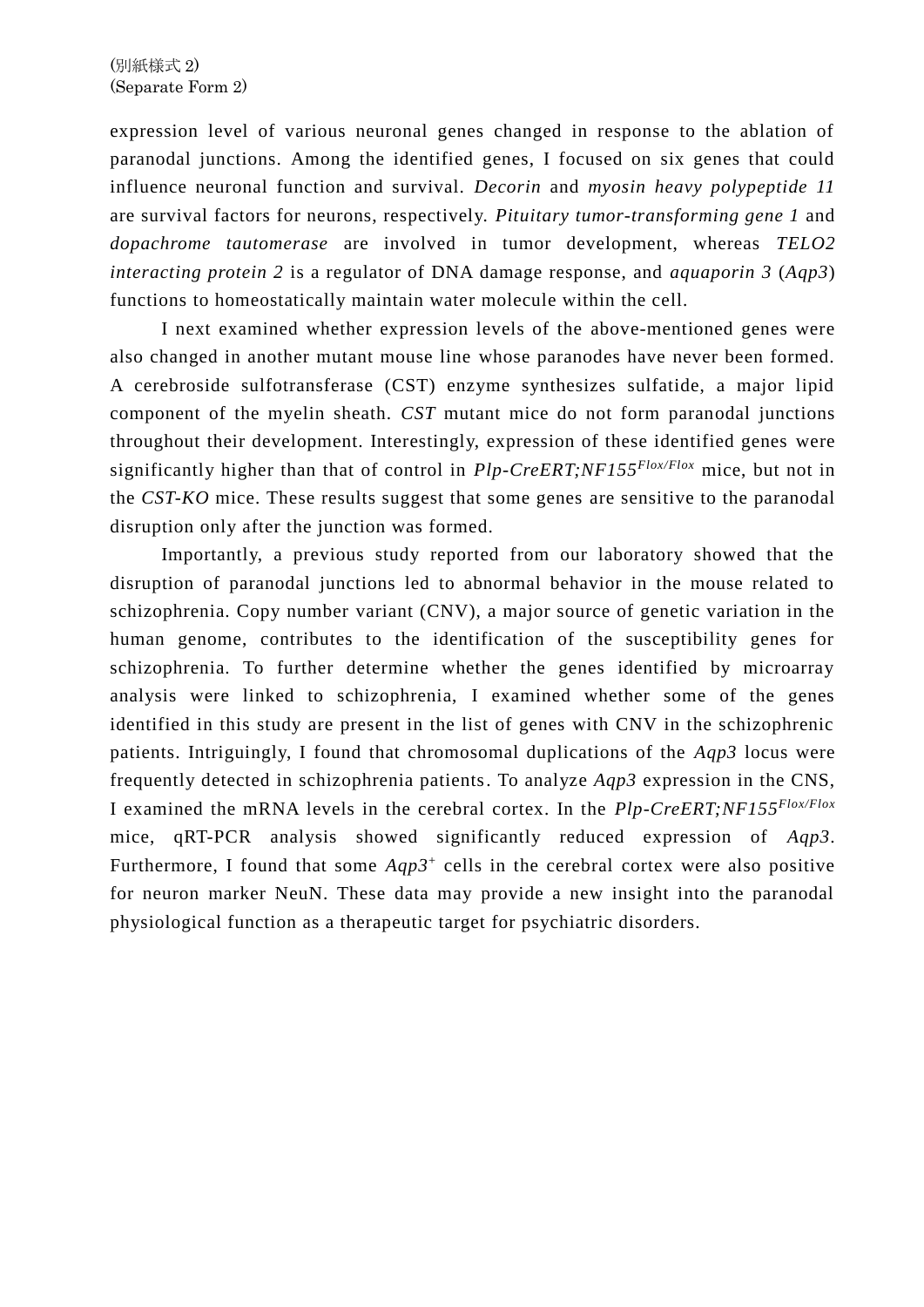## 博士論文の審査結果の要旨

Summary of the results of the doctoral thesis screening

中枢神経系の神経軸索には、オリゴデンドロサイトによりミエリンが形成されている。 このミエリン間には活動電位の跳躍伝導を担うランビエ絞輪が存在する。ランビエ絞輪に 隣接するミエリン-軸索間にはparanodal junctionが形成されている。paranodal junction の破綻は脱髄性疾患の最初期にみられる比較的軽微な異常と考えられているが、その機能 的役割や病態との関連については不明な点が多い。

國澤和生氏は、paranodal junction形成に必須のタンパク質の一つでありオリゴデンド ロサイトに発現するNeurofascin155(NF155)を、領域・時期特異的に欠損させるNF155コン ディショナルKOマウスを用いて解析を行い、paranodal junctionの破綻が神経の活動電位 伝導や遺伝子発現に及ぼす影響を調べた。まず、随意運動を司る錐体路に着目し、その経 路 の 一 部 で あ る 内 包 領 域 に 限 局 し て NF155を 欠 損 さ せ る こ と に よ り 、 内 包 の paranodal junctionを破綻させたマウスを作製した。そのマウスを対象に、大脳皮質運動野の電気刺 激により誘発される筋活動を測定し、正常なコントロールマウスに比して錐体路の伝導速 度が低下することを見出した。この結果は、錐体路のごく一部のparanodal junctionの破 綻 に よ っ て 経 路 の 出 力 が 全 般 的 に 障 害 さ れ る こ と を 示 し て お り 、 局所的な paranodal junctionの異常においても機能的に重篤な影響を及ぼす可能性を示唆する。

上記の解析により、オリゴデンドロサイトのNF155の欠損はニューロン側にも影響する と考えられるので、國澤氏は、生後にミエリンが一旦形成された後にparanodal junction の破綻を誘導できるNF155コンディショナルKOマウスを用い、ニューロンの遺伝子発現変化 をマイクロアレイ法により網羅的に解析した。その結果、paranodal junctionの破綻に伴 い、ニューロンの生存に重要なdecorinやmyosin heavy polypeptide 11、腫瘍形成に関与 するpituitary tumor-transforming gene 1やdopachrome tautomerase、DNA損傷に対する 制御 機 構と し て働 く TELO2 interacting protein 2、細 胞 内の 水 の 恒常 性 維持 に 必要 な aquaporin3等、多くの遺伝子の発現が変化することを見出した。さらに、発達過程におい て元々paranodal junctionが形成されないCST-KOマウスにおいても遺伝子発現を解析し、 NF155コンディショナルKOマウスの結果と比較することにより、後者のマウス特異的に発現 上昇する遺伝子群を同定した 。これらの結果 は、脱髄疾患の最初期に生じるparanodal junctionの異常をニューロン側が敏感に感知していることを示す。また、本研究で同定さ れた遺伝子群がparanodal junctionの異常を検出するニューロンマーカーとして応用でき る可能性を示した。これまでにparanodal junctionに異常があるマウスが統合失調症様の 症状を呈することが報告されているため、さらに國澤氏はparanodal junctionの破綻に伴 い発現変動する遺伝子群の中に統合失調症関連遺伝子が存在するか検討した。その結果、 同定した遺伝子群の中に統合失調症患者のゲノム解析より得られたゲノムコピー数変異を 含む遺伝子が複数存在することを明らかにした。これらの結果は、paranodal junctionの 破綻により発現変化した遺伝子群が、精神疾患の発症に関与する可能性を示す重要な知見 となるものである。

本研究は、paranodal junction の破綻が神経機能や遺伝子発現に及ぼす影響を詳細かつ多